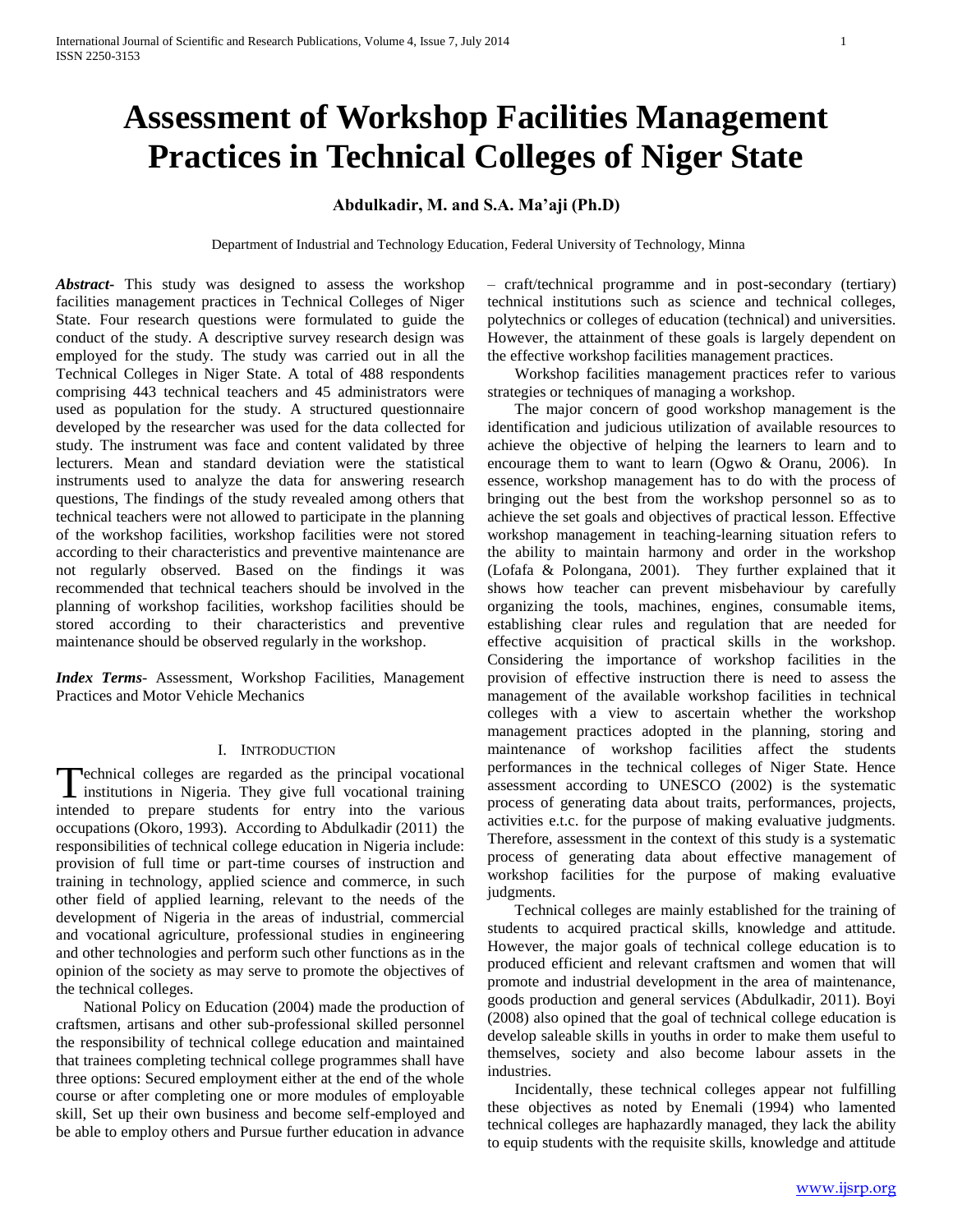needed for gainful employment. Also commenting on the performance of technical colleges in the area of skill development and workshop facilities, Gana (1989) stressed that some of the available facilities have been grounded and overstretched. It is probable that workshop facilities management practices adopted by the teachers may be responsible for these. Therefore, the problem of this study is to assess the current workshop management practices in the technical colleges of Niger State.

#### II. PURPOSE OF THE STUDY

 The purpose of this study is to assess workshop facilities management practices in technical colleges of Niger State, Specifically the study sought to determine:

- 1. Workshop management practices adopted in the planning of training facilities in technical colleges.
- 2. Workshop management practices adopted in the storage of available training facilities in technical colleges.
- 3. Workshop management practices adopted in the maintenance of training facilities in technical colleges.
- 4. The mechanisms adopted in the management of workshop facilities in technical colleges.

## III. RESEARCH QUESTIONS

 The following research questions were formulated to guide the study.

- 1. What are the workshop management practices adopted in the planning of training facilities in technical colleges?
- 2. What are the workshop management practices adopted in the storage of available training facilities in technical colleges?
- 3. What are the workshop management practices adopted in the maintenance of training facilities in technical colleges?
- 4. What are the mechanisms that should be adopted in the management of workshop facilities in technical colleges?
- 5.

### IV. METHODOLOGY

 A descriptive survey research was adopted for this study. A total of 488 respondents comprising 443 technical teachers and 45 administrators from all technical colleges in Niger State formed the population for this study and the entire population was studied, this is owing to the less number of the subjects involved in the study; hence there was no need for the adoption of any sampling technique. A structured questionnaire developed by the researchers, named Workshop Facilities Management Practices Assessment Questionnaire (WFMPAQ) validated by three experts from Industrial and Technology Education Department was used for data collected for the study. The questionnaire was assigned four points rating scale of strongly agree (4), agree (3), disagree (2) and strongly disagree (1). 438 copies of questionnaire were distributed to teachers and students by the researchers and the research assistants appointed each from each of the technical College in the State. Thus, 387 copies of the questionnaire dully filled by the respondents were returned to the researchers and the retuned rate is 88.4%. Mean and Standard Deviation were the statistical tools used to analyzed the data for answering research questions; While t-test statistics was use to test the hypotheses at 0.05 level of significant. A mean score of 2.50 was used as a bench mark for accepting or rejecting items. Therefore, items with a mean score of 2.50 and above were considered agreed; while items with mean score of 2.49 and below were considered disagreed.

#### **Results**

#### **Research Question 1**

 What are the workshop management practices adopted in the planning of training facilities in technical colleges?

#### **Table 1**

*Mean responses of technical teachers and administrators on the workshop management practices adopted in the planning of training facilities in technical colleges*.

$$
N_1 = 443 \qquad N_1 = 45
$$

| S/No                        | <b>Items</b>                                                                                      | X    | X,   | $\boldsymbol{X}$ | <b>Decision</b> |
|-----------------------------|---------------------------------------------------------------------------------------------------|------|------|------------------|-----------------|
| $\mathbf{1}$                | Technical teachers participate in the planning of<br>workshop facilities                          | 3.56 | 2.66 | 3.11             | Agree           |
| $\mathcal{D}_{\mathcal{L}}$ | Improper planning of training facilities<br>leads to<br>failure                                   | 4.57 | 4.71 | 4.64             | Agree           |
| 3                           | Curriculum contents for the technical programmes<br>determines the planning of available training |      |      |                  |                 |
|                             | facilities                                                                                        | 2.70 | 2.55 | 2.63             | Agree           |
| $\overline{4}$              | Student enrolments are taken into consideration                                                   |      |      |                  |                 |
|                             | when planning the workshop facilities                                                             | 3.88 | 3.79 | 3.84             | Agree           |
| $\overline{5}$              | Learning objectives influences the planning of                                                    |      |      |                  |                 |
|                             | workshop facilities                                                                               | 2.97 | 2.88 | 2.93             | Agree           |
| 6                           | Attention is given to topic area when planning the                                                |      |      |                  |                 |
|                             | training facilities                                                                               | 3.02 | 3.01 | 3.02             | Agree           |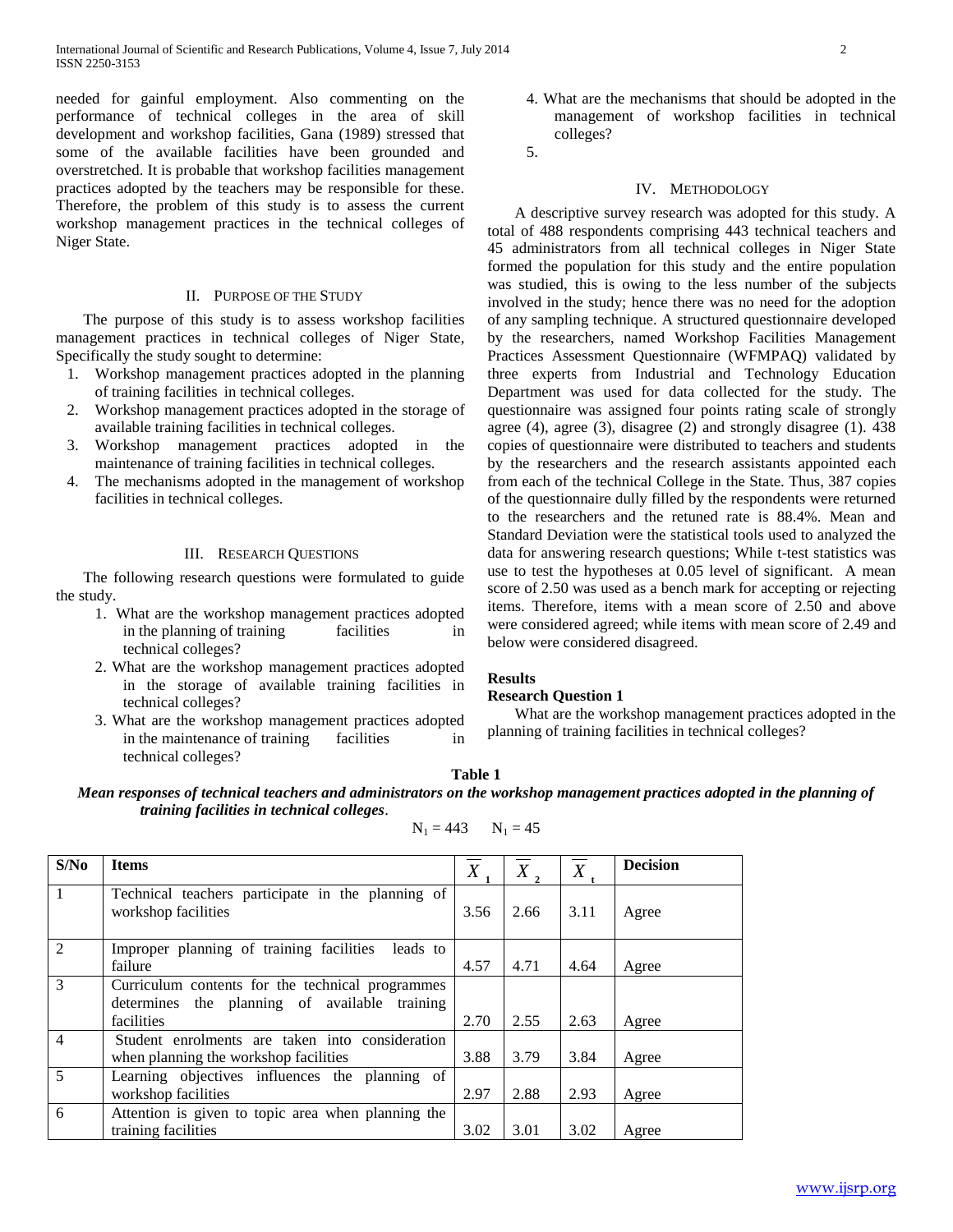| Planning of workshop facilities assist in achieving              |       |      |       |
|------------------------------------------------------------------|-------|------|-------|
| the objectives of the school annually                            | 2.56  | 2.64 | Agree |
| Provision of the spare parts are taken into                      |       |      |       |
| consideration when planning the available equipment $\vert$ 2.88 | 12.79 | 2.84 | Agree |

 $N_1$  and  $N_2$  = No of Technical Teachers and Administrators  $X_1$  = Mean responses of Technical Teachers;  $X_2$  = Mean responses of

Administrators  $X_t$  = Mean responses of all respondents.

 Analysis in Table 1 revealed that the respondents jointly agree with all the items as workshop management practices adopted in the planning of training facilities in technical colleges.

## **Research Question 2**

What are the workshop management practices adopted in the storage of available training facilities in technical colleges?

## **Table 2**

*Mean responses of technical teachers and administrators on the storage of available training facilities in technical colleges?*  $N_1 = 443$   $N_1 = 45$ 

| S/No           | <b>Items</b>                                             | X    | $X$ , | $\overline{X}$ | <b>Decision</b> |
|----------------|----------------------------------------------------------|------|-------|----------------|-----------------|
| 1              | Hand tools are kept in the tool room                     | 2.31 | 2.05  | 2.18           | Disagree        |
| $\overline{2}$ | Hand tools are kept in the tool cabinet                  | 2.10 | 2.45  | 2.28           | Disagree        |
| 3              | Effective tool inventory system is adopted               | 2.09 | 2.44  | 2.27           | Disagree        |
| $\overline{4}$ | Bench tools are properly stored                          | 1.80 | 2.00  | 1.90           | Disagree        |
| 5              | Workshop facilities are stored according to their        |      |       |                |                 |
|                | traits                                                   | 1.70 | 2.45  | 2.08           | Disagree        |
| 6              | Tools are stored in rack and boxes                       | 1.61 | 2.03  | 1.82           | Disagree        |
| 7              | Adequate storage space for the available facilities      |      |       |                | Disagree        |
|                |                                                          | 1.34 | 2.43  | 1.89           |                 |
| 8              | Proper record of facilities are kept properly            | 1.90 | 1.77  | 1.84           | Disagree        |
| 9              | Training facilities are kept under the care of technical |      |       |                |                 |
|                | teachers                                                 | 2.40 | 2.06  | 2.23           | Disagree        |
| 10             | School administrators are actively involved on the       |      |       |                |                 |
|                | storage of training facilities                           | 2.34 | 2.11  | 2.23           | Disagree        |
| 11             | Training facilities are kept under the care of store     |      |       |                |                 |
|                | keeper                                                   | 2.09 | 2.11  | 2.10           | Disagree        |
| 12             | Training facilities are always audited regularly         | 1.80 | 2.00  | 1.90           | Disagree        |

 $N_1$  and  $N_2$  = No of Technical Teachers and Administrators  $X_1$  = Mean responses of Technical Teachers;  $X_2$  = Mean responses of

Administrators  $X_t$  = Mean responses of all respondents.

 Analysis in Table 2 revealed that the respondents jointly disagree with all the items as workshop management practices adopted for the storage of available training facilities in technical colleges.

## **Research Question 3**

What are the workshop management practices adopted in the maintenance of training facilities in technical colleges?

## **Table 3**

## *Mean responses of technical teachers and administrators in the maintenance training facilities in technical colleges*

 $N_1 = 443$   $N_1 = 45$ 

.

| S/N <sub>0</sub> | <b>Items</b>                                      |      |      | <b>Decision</b> |
|------------------|---------------------------------------------------|------|------|-----------------|
|                  | Tools and equipment are usually refurbished after |      |      |                 |
|                  | they have completely broke down                   | 2.50 | .00. | Disagree        |
|                  | Damage tools and equipment are abandoned without  |      |      |                 |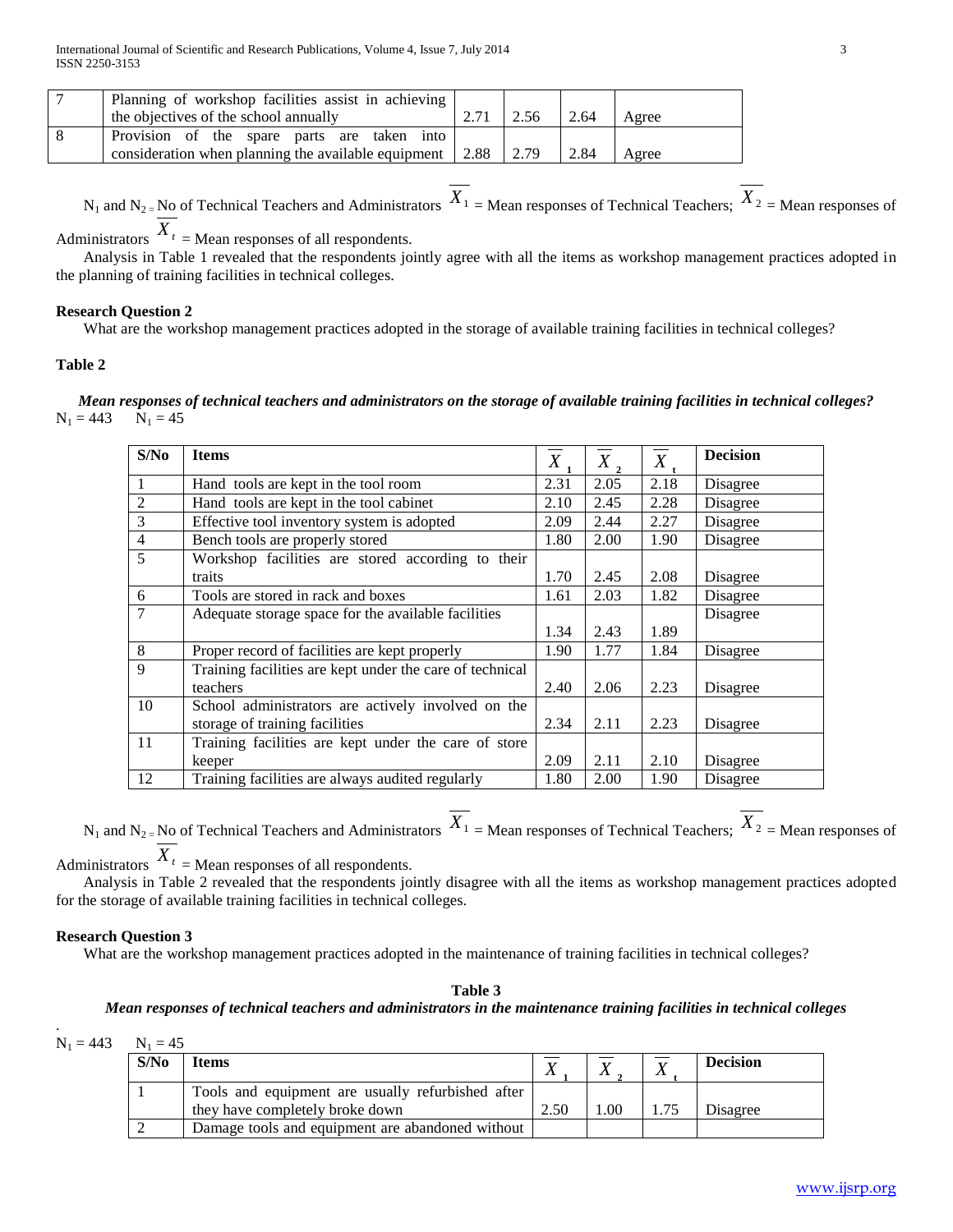|                | effort to made to repair them                       | 207  | 2.00 | 2.04 | Disagree |
|----------------|-----------------------------------------------------|------|------|------|----------|
| 3              | Students are usually encourage to clean their tools |      |      |      |          |
|                | after use                                           | 3.45 | 3.09 | 3.27 | Agree    |
| $\overline{4}$ | Maintenance of tools is a regular practice in the   |      |      |      |          |
|                | workshop                                            | 3.88 | 2.95 | 3.42 | Agree    |
| 5              | Student are made to replace any damage tool         | 1.09 | 2.02 | 1.56 | Disagree |
| 6              | Oiling of machines are done on regular basis        | 3.80 | 3.01 | 3.41 | Agree    |
| $\overline{7}$ | Lubricants such as oil and grease are usually       |      |      |      |          |
|                | available in the workshop                           | 2.55 | 3.56 | 3.06 | Agree    |
| 8              | Technical teachers adopt appropriate principles for |      |      |      |          |
|                | equipment maintenance                               | 1.22 | 2.09 | 1.66 | Disagree |
| 9              | There is planned maintenance policy in the          |      |      |      |          |
|                | workshop for equipment maintenance                  | 2.01 | 1.77 | 1.89 | Disagree |
| 10             | Operating manuals are available                     | 2.05 | 1.75 | 1.90 | Disagree |
| 11             | Preventive maintenance is observed regularly        | 2.03 | 2.11 | 2.07 | Disagree |
| 12             | Training facilities are serviced regularly          | 1.32 | 2.07 | 2.07 | Disagree |
| 13             | Adequate fund are provided for maintenance          |      |      |      |          |
|                | activities                                          | 2.06 | 1.65 | 1.86 | Disagree |
| 14             | Outside maintenance personnel are involved in       |      |      |      |          |
|                | maintenance                                         | 2.23 | 1.08 | 1.66 | Disagree |

 $N_1$  and  $N_2$  = No of Technical Teachers and Administrators  $X_1$  = Mean responses of Technical Teachers;  $X_2$  = Mean responses of Administrators  $X_t$  = Mean responses of all respondents.

 Analysis in Table 3 revealed the views of the respondents on workshop management practices adopted in the maintenance of training facilities in technical colleges.

## **Research Question 4**

.

What are the mechanisms that should be adopted in the management of workshop facilities in technical colleges?

## **Table 4**

## *Mean responses of technical teachers and administrators on the mechanisms adopted in the management of workshop facilities in technical colleges*

| S/No           | <b>Items</b>                                         | $\boldsymbol{X}$ | $X$ , | $\boldsymbol{X}$ | <b>Decision</b> |
|----------------|------------------------------------------------------|------------------|-------|------------------|-----------------|
| 1              | Disciplinary action should taken against any theft   |                  |       |                  |                 |
|                | case                                                 | 3.44             | 3.24  | 3.34             | Agree           |
| 2              | Security should be provided for training facilities  | 3.10             | 3.00  | 3.05             | Agree           |
| 3              | Technical teachers should be engaged in the in the   |                  |       |                  |                 |
|                | management of training facilities                    | 3.33             | 2.06  | 2.66             | Agree           |
| $\overline{4}$ | There should be regular training for workshop        |                  |       |                  |                 |
|                | technical teachers                                   | 3.46             | 2.58  | 3.02             | Agree           |
| 5              | Conferences/seminars should be organize regularly    |                  |       |                  |                 |
|                | for technical teachers                               | 2.67             | 3.10  | 2.89             | Agree           |
| 6              | Adequate possible supervision should be given to     |                  |       |                  |                 |
|                | oiling of machinery                                  | 2.50             | 3.65  | 3.08             | Agree           |
| $\tau$         | Organizing tools on the shelves and tool boxes based |                  |       |                  |                 |
|                | on the function they perform                         | 2.65             | 3.00  | 2.83             | Agree           |
| 8              | Workshop personnel with good character should        |                  |       |                  |                 |
|                | employed                                             | 2.90             | 3.09  | 2,96             | Agree           |
| 9              | Proper layout of workshop to show clearly carriage   |                  |       |                  |                 |
|                | ways and location of machine tools                   | 3.34             | 3.21  | 3.23             | Agree           |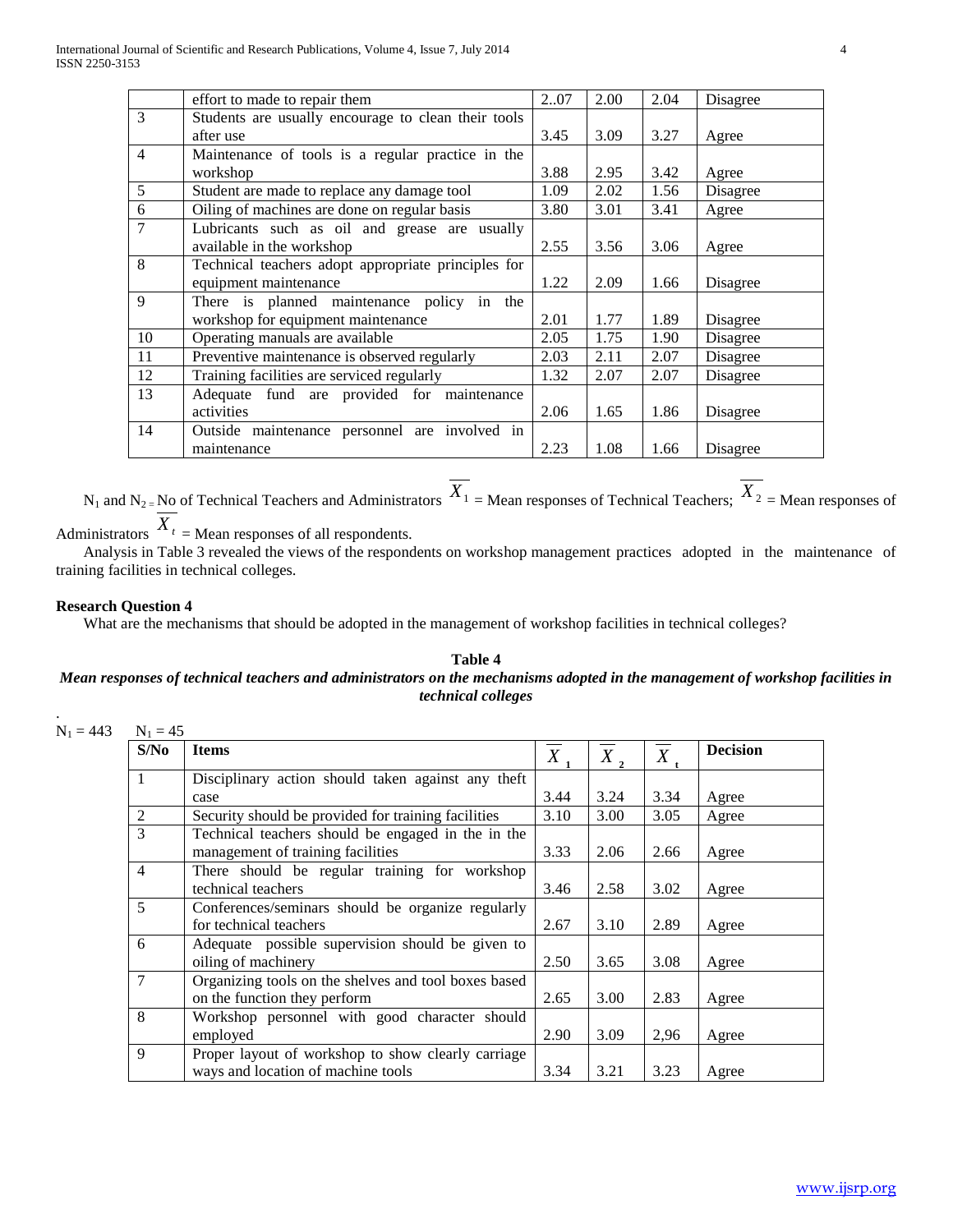$N_1$  and  $N_2$  = No of Technical Teachers and Administrators  $X_1$  = Mean responses of Technical Teachers;  $X_2$  = Mean responses of

Administrators  $X_t$  = Mean responses of all respondents.

 Analysis in Table 4 revealed that the respondents agree with all items as the mechanisms that should be adopted in the management of workshop facilities in technical colleges

#### V. FINDING AND DISCUSSION

 The findings as contained in table 1 revealed that respondents disagree with all the items as workshop management practices adopted in the planning of training facilities in technical colleges. This in consonance with the views of Jojoh (2006) who explained that improper planning lead to failure in any organisation. He further stressed that improper planning of the workshop facilities results in wastages as well as poor management of human and resources. The researcher is of the opinion that planning of the workshop facilities should depends very much on what a workshop is design for and should further be determined by the type of tools, equipment and number of students required there at a time. Effective planning of workshop facilities determines the achievement of learning objectives (Aromolaran, 2000).

 In Table 2 findings revealed that the respondents disagree with all the items as workshop management practices adopted for the storage of available training facilities in technical colleges. This is in-line with the findings of Ekah (1998) who asserted that most technical colleges lack storage room in the workshop where consumable items and working tools can be safely stored. Hakha (2008) in support of this finding also noted that racks and boxes for tools storage are not available in most technical colleges there by rendering the available tools in effective for practical purposes. The researcher is of the view that good housekeeping such as effective tool inventory system and involvement of technical teachers which will in turn lead to proper storage and management of materials and tools for easy reach of students are generally absent in most technical colleges.

 Findings in Table 3 revealed the views of respondents on the items as workshop management practices adopted in the maintenance of training facilities in technical colleges. The findings revealed that lubricants such as oil and grease are usually available in the workshop this corroborate with the views of Dabban and Abbas (2000) who opined that periodic oiling of machines reduces the wear of moving parts and prolong the life span of the equipment. The findings further revealed that there is no planned maintenance policy in the workshop for equipment maintenance this is in line with the views of Doyin (2004) who opined that lack of planned maintenance policy affect the facilities in the workshop which according to him in turn affect the teaching and learning of technical courses. However, the researcher is of the view that there is need to provide well organize and complete maintenance instructions with periodic inspections that will assist in determining the type of maintenance to be adopted in the workshop.

 Analysis in Table 4 revealed that the respondents agree with all items as the mechanisms that should be adopted in the management of workshop facilities in technical colleges. This in consonance with Umar (2008) who stressed on measures for maitaning discipline in the industry outlined some methods which includes drawing a code of conduct, provision for better condition of service and more broad minded policy. However, Okorie (2000) emphasizing on the security of equipment in work endowment stressed that machines should be fixed on the floor in order to be firm and also serve as a security mechanism. Abdullahi (1994) also maintained that workshop and conferences should be organized for teachers and workshop personnel in order to update their skills in their respective discipline. Well the researcher as this point is of the opinion that these mechanisms is well implemented would improve the effective management of technical colleges workshop as well as the facilities which will in turn lead to improved skills acquisition in technical colleges.

## VI. CONCLUSION

 This study has identified some evident and thus formed the following conclusion: the objectives of vocational and technical education programme are not completely achieved as a results of improper planning of teaching facilities, lack of proper storage for available training facilities, lack of effective maintenance for training facilities as well as in effective mechanisms for proper management of workshop facilities in technical colleges. . Accordingly, if the findings of this study are effectively utilized a batch of highly and skilled technical colleges graduate will be produced.

#### VII. RECOMMENDATIONS

 Based on the findings, the following recommendations were made:

- 1. Technical teachers should be allowed to participate in the planning of the workshop facilities.
- 2. Workshop facilities should be stored according to their characteristics.
- 3. Preventive maintenance should be observed regularly.
- 4. Adequate security should be provided for the workshop facilities.
- 5. Workshop personnel with good and training habit should be employed.

## **REFERENCES**

- [1] Abdulkadir, M. (2011). Assessment of teaching-learning practices in practical motor vehicle mechanics work at technical college level in Niger State, Nigeria. Unpublished M. Tech thesis. Federal University of Technology, Minna.
- [2] Abdullahi S.M. (1994) Strategies for improving female participation in technical education in kano State. Unpublished M.ed thesis. Department of Vocational Teacher Education. University of Nigeria, Nsukka,
- [3] Aromolaran, E.A. (2000) Fundamental of management. Shomolu. Lagos: BVL print Technologies.
- [4] Boyi, J. (2008) Improving vocational Education: Daily Trust Newspaper 5th October, 2008.